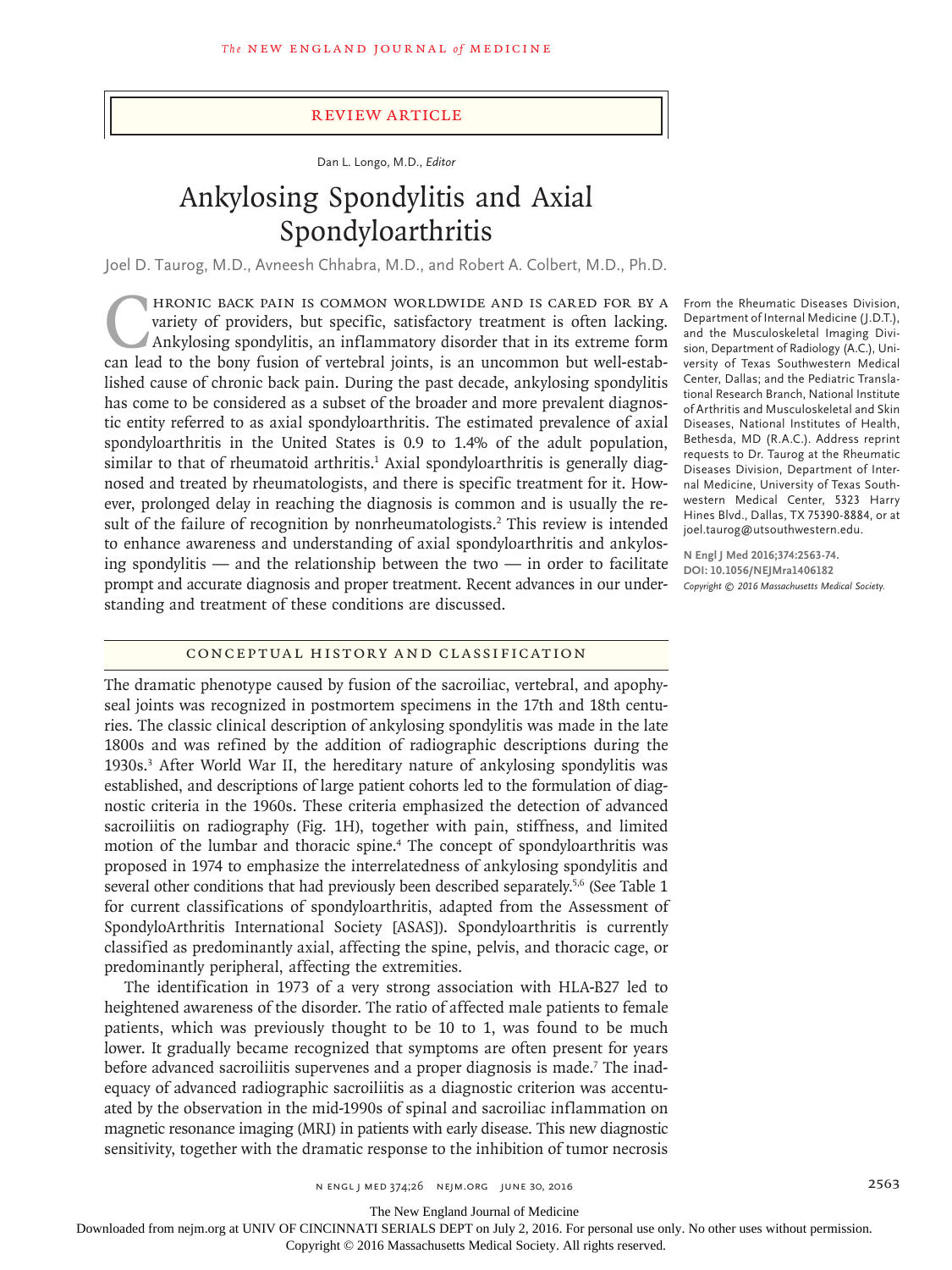

factor  $\alpha$  (TNF- $\alpha$ ), first reported in 2000, has led to efforts to characterize the predictive value of early symptoms and to reformulate the diagnostic and classification criteria applicable in early disease.

Spondyloarthritis accounts for a minority of the cases of chronic low back pain.<sup>2</sup> Increased specificity for spondyloarthritis is obtained when the nature and pattern of the pain and the age of the patient are considered. The most typical symptom is inflammatory back pain (Table 2).<sup>8,9</sup> The pain is usually dull and insidious in onset and is felt deep in the lower back or buttocks. Another prominent feature is morning back stiffness that lasts for 30 minutes or more, diminishes with

activity, and returns after inactivity. Although initially the back pain is intermittent, over time it becomes more persistent. Nocturnal exacerbation of pain is common, particularly during the second half of the night, forcing the patient to rise and move around. Pain is often present in the thoracic spine as well. Cervical involvement typically occurs late but can predominate. Pain in the chest occurs in more than 40% of patients with spondyloarthritis.10 If the source of this pain is not accurately diagnosed, patients may be subject to unnecessary diagnostic workups for cardiovascular disease or other intrathoracic diseases.

Inflammatory back pain occurs in 70 to 80% of

The New England Journal of Medicine

Downloaded from nejm.org at UNIV OF CINCINNATI SERIALS DEPT on July 2, 2016. For personal use only. No other uses without permission.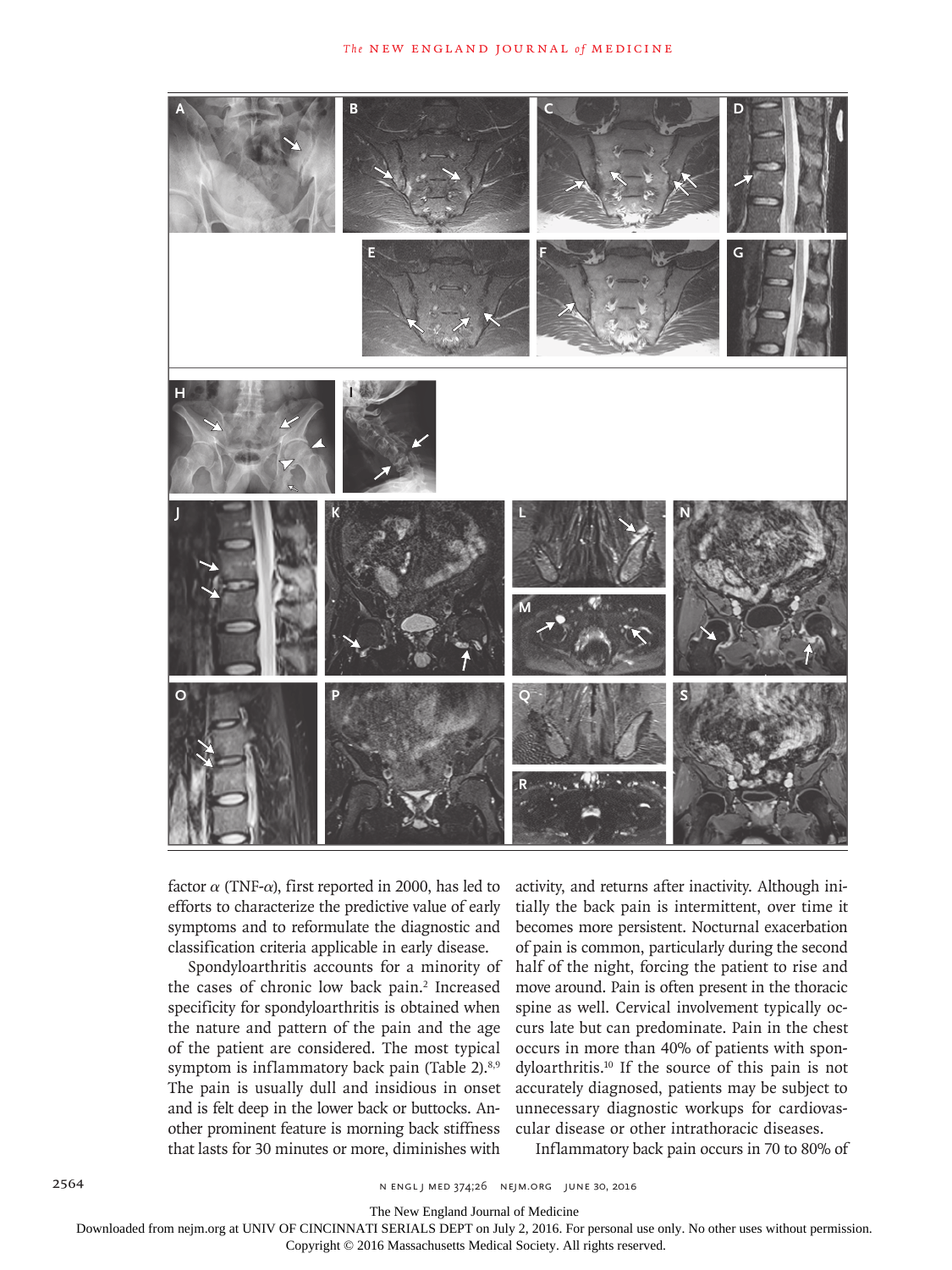#### **Figure 1 (facing page). Sensitivity of MRI in the Diagnosis of Axial Spondyloarthritis.**

Panels A through G show images for a 26-year-old man with a 2-year history of inflammatory back pain that was unresponsive to nonsteroidal antiinflammatory drugs. A posteroanterior pelvic radiograph (Panel A) shows early erosive changes in the left iliac bone (arrow that could be interpreted as grade 2 sacroiliitis. The rig sacroiliac joint is normal. Since these changes do not meet the 1984 modified New York criteria for ankylo ing spondylitis,<sup>4</sup> a diagnosis of nonradiographic axial spondyloarthritis was made. Coronal sections of the sacroiliac joints obtained with short tau inversion recovery (STIR) (Panel B) and  $T_1$ -weighted (Panel C) se quencing show subchondral bone marrow edema in bo sacroiliac joints, with erosions and pseudo-widening the joint spaces (arrows). A sagittal image of the spin obtained with STIR sequencing shows a Romanus lesion on the anterosuperior end plate of the T12 vertebra (Panel D, arrow). Corresponding images obtained aft treatment indicate the resolution of bone marrow eden (Panels E through G), with fatty metamorphosis (Panel arrows) consistent with healed lesions.

Panels H through S show images for a patient with ankylosing spondylitis. He presented at 36 years of age after a traumatic cervical fracture. He had had axial symptoms since 16 years of age. A posteroanterior pelvic radiograph obtained at that time (Panel H) shows sacroiliac joints that are almost completely fused (long arrows), a ring osteophyte of the left femoral neck (arrowheads), and left ischial periostitis, or "whiskering" (small arrow). A radiograph of the cervical spine shows a fracture through the C5–C6 intervertebral disk and the C6 superior end plate, extending through the posterior elements (Panel I, arrows). This fracture was corrected surgically and resulted in only minimal neurologic sequelae. At 38 years of age, pain in his back and left hip worsened, and levels of inflammatory markers became elevated. MRI was performed with and without intravenous contrast material before treatment and after 20 weeks of therapy with anti–TNF- $\alpha$ . Images obtained before treatment are shown in Panels J through N, including a sagittal image of the spine obtained with STIR sequencing (Panel J), three-dimensional coronal  $T_2$ -weighted images (Panels K and L), an axial diffusion-weighted image (Panel M), and a three-dimensional coronal  $T_1$ -weighted image obtained after administration of contrast material (Panel N). The images show Romanus lesions on two vertebral bodies (Panel J, arrows), synovitis of both hips (Panels K, M, and N, arrows), and enthesitis of the left posterior superior iliac spine (Panel L, arrow). Images obtained after treatment are shown in Panels O through S; bone marrow edema, diffusion signaling, and enhancement have resolved. Fatty metamorphosis indicates healed Romanus lesions (Panel O, arrows). Images for the first patient courtesy of Dr. Walter Maksymowych.

#### **Table 1. Current and Classic Classifications of Spondyloarthritis.\***

# **Current classifications**

| n                        | Current ClassinCations                                                      |
|--------------------------|-----------------------------------------------------------------------------|
|                          | Axial spondyloarthritis                                                     |
|                          | With radiographic sacroiliitis                                              |
|                          | Without radiographic sacroiliitis                                           |
| w)<br>:ht                | Sacroiliitis on MRI                                                         |
|                          | HLA-B27 positivity plus clinical criteria                                   |
| $\mathsf{s}\text{-}$     | Peripheral spondyloarthritis                                                |
|                          | With psoriasis                                                              |
|                          | With inflammatory bowel disease (Crohn's disease or ulcerative colitis)     |
| į.                       | With preceding infection                                                    |
| ,th<br>of                | Without psoriasis or inflammatory bowel disease or preceding infection      |
| ۱e                       | <b>Classic classifications</b>                                              |
| วท                       | Ankylosing spondylitis                                                      |
| :er<br>٦a<br>F,          | Reactive arthritis (infection-associated arthritis)                         |
|                          | Psoriatic spondyloarthritis                                                 |
|                          | Predominantly peripheral                                                    |
|                          | Predominantly axial                                                         |
| $\overline{\phantom{a}}$ | Enteropathic spondyloarthritis (associated with inflammatory bowel disease) |
|                          |                                                                             |

Predominantly axial

Predominantly peripheral

Juvenile-onset spondyloarthritis (enthesitis-related juvenile idiopathic arthritis) Undifferentiated spondyloarthritis

\* Current classifications are adapted from the Assessment of SpondyloArthritis International Society (ASAS) by Rudwaleit et al.<sup>5,6</sup> MRI denotes magnetic resonance imaging.

#### **Table 2. Characteristics of Inflammatory Back Pain.\***

#### **Characteristic**

Age at onset, <45 yr

Duration, >3 mo

Insidious onset

Morning stiffness >30 min

Improvement with exercise

No improvement with rest

Awaking from pain, especially during second half of night, with improvement on arising

Alternating buttock pain

\* The presence of two or more of these features should arouse suspicion for inflammatory back pain, and the presence of four or more features can be considered diagnostic. The sensitivity of inflammatory back pain for the diagnosis of axial spondyloarthritis is 70 to 80%. The specificity varies, depending on the population being studied.<sup>8,9</sup>

patients with ankylosing spondylitis and is relatively uncommon in patients whose pain has another source.<sup>9</sup> Consequently, inflammatory back pain was included as one of the three clinical criteria for diagnosis listed in the 1984 modified New limitation of the motion of the lumbar spine, and

York criteria for ankylosing spondylitis.<sup>4</sup> These criteria required the detection of advanced sacroiliitis on plain radiographs together with any one of three clinical criteria: inflammatory back pain,

n engl j med 374;26 nejm.org June 30, 2016 2565

The New England Journal of Medicine

Downloaded from nejm.org at UNIV OF CINCINNATI SERIALS DEPT on July 2, 2016. For personal use only. No other uses without permission.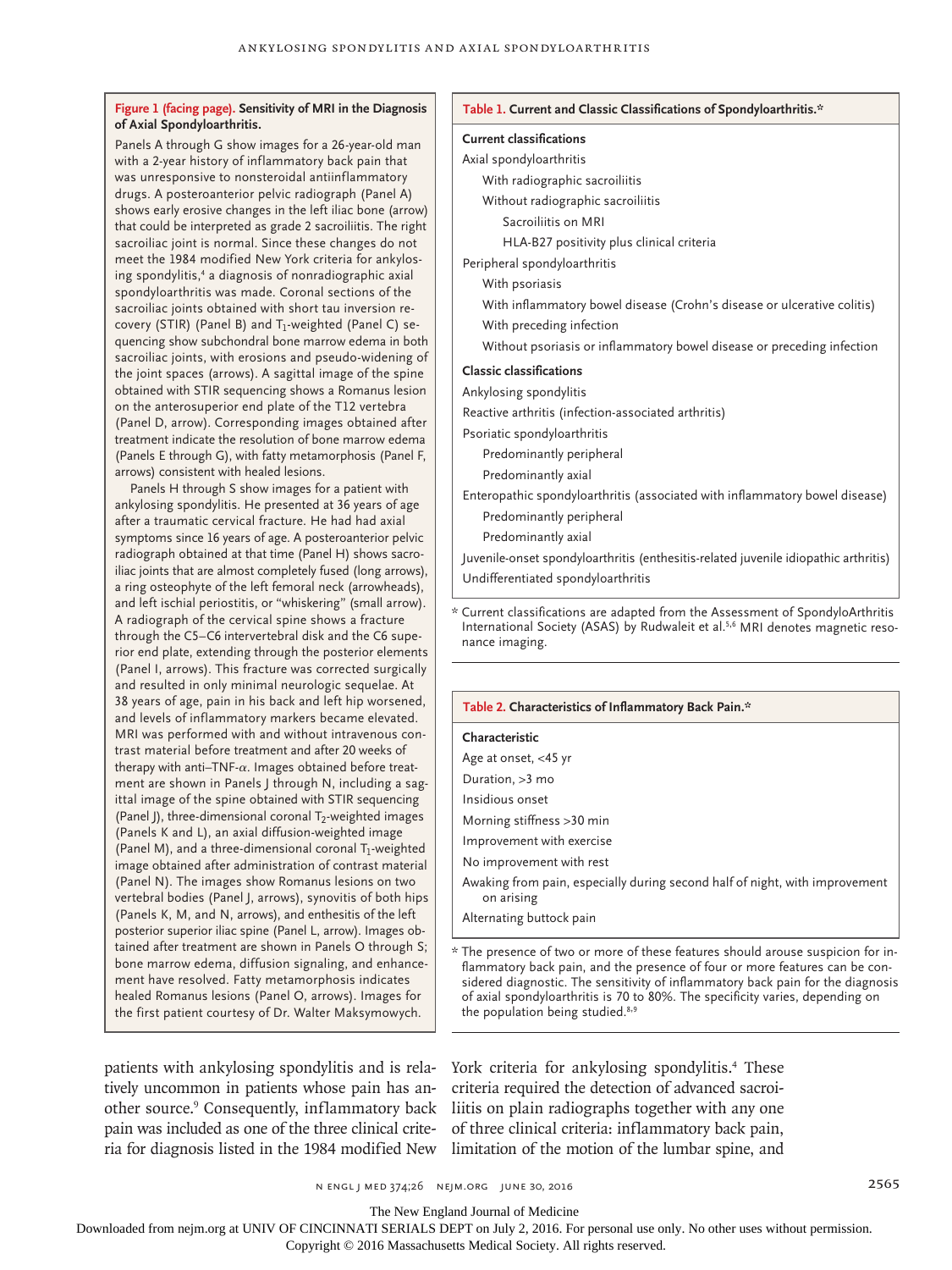restricted chest expansion. Although these criteria are quite specific, they proved to be impractically insensitive for the purpose of diagnosing early disease. In addition, large intraobserver and interobserver variation in interpretation further confounds the reliance on plain radiographs of the sacroiliac joints. Inflammation of the sacroiliac joints can be detected on MRI in patients with symptoms of ankylosing spondylitis even when these joints do not appear to be abnormal on conventional radiography. The same MRI techniques also reveal spinal inflammation in many patients. The detection of these conditions on MRI led to the development of the concept of axial spondyloarthritis, a diagnosis that includes patients with definite ankylosing spondylitis and patients with symptoms similar to those of ankylosing spondylitis and findings of sacroiliitis on MRI but without the detection of advanced sacroiliitis on conventional radiography, which is included in the New York criteria for the diagnosis of ankylosing spondylitis. The latter entity was termed preradiographic or nonradiographic axial spondyloarthritis.

Meanwhile, epidemiologic studies determined the sensitivity and specificity of a number of clinical and laboratory findings characteristic of spondyloarthritis. In 2009, the ASAS formulated classification criteria for axial spondyloarthritis that were based on these imaging, clinical, and laboratory criteria.<sup>5</sup> With these criteria, the diagnosis is established in persons who have had back pain for 3 or more consecutive months before reaching 45 years of age, who have had the presence of sacroiliitis confirmed on MRI or plain radiography, and who have at least one clinical or laboratory finding that is characteristic of spondyloarthritis. Alternatively, persons with this history who have a positive test result for HLA-B27 plus two features of spondyloarthritis as detected on clinical examination or laboratory analysis also fulfill the criteria for a diagnosis of axial spondyloarthritis. The various criteria have an additive effect on the certainty of diagnosis.<sup>11</sup>

Thus, according to the ASAS criteria, the diagnosis of axial spondyloarthritis encompasses two subsets — nonradiographic axial spondyloarthritis and classic ankylosing spondylitis (i.e., radiographic axial spondyloarthritis). Progression to ankylosing spondylitis occurs in only a minority of patients who have had nonradiographic axial spondyloarthritis for a decade or more.<sup>12</sup> It is unclear whether nonradiographic axial spondyloarthritis and ankylosing spondylitis reflect a

single entity that varies along a continuum of duration and severity or whether nonradiographic axial spondyloarthritis includes one or more pathogenetically distinct subsets of disease that either have not been previously recognized or have been given other diagnoses, including undifferentiated spondyloarthritis.<sup>13-15</sup> Among patients with nonradiographic axial spondyloarthritis, there is a significantly higher proportion of female patients, a shorter median duration of disease, and lower levels of inflammatory markers than among those with ankylosing spondylitis. In some but not all studies, the prevalence of HLA-B27 detection was lower among patients with nonradiographic axial spondyloarthritis than it was among patients with ankylosing spondylitis. The ASAS criteria for axial spondyloarthritis have been criticized for introducing additional diagnostic heterogeneity, through both the inclusion of the imaging and nonimaging diagnostic groups together within the category of nonradiographic axial spondylitis and the inclusion of nonradiographic axial spondyloarthritis and ankylosing spondylitis together within the category of axial spondyloarthritis.16 These criteria will probably undergo further revision in coming years.

These classification criteria have limited use outside the arena of clinical research. To facilitate the diagnosis or exclusion of axial spondyloarthritis in clinical practice, algorithms have been developed that are based on the likelihood ratios of clinical features. Figure 2 shows a modification of a recent ASAS-sanctioned algorithm for the approach to diagnosis in patients with chronic low back pain that began when they were younger than 45 years of age.<sup>9</sup> A diagnosis of axial spondyloarthritis should also be entertained in patients in this age group who have chronic neck, thoracic, shoulder, or hip pain. Up to 15% of patients with ankylosing spondylitis first have symptoms before the age of 16 years.<sup>17</sup> Children and early adolescents typically have predominantly peripheral arthritis and enthesitis (i.e., inflammation at the enthesis, the site at which ligaments or tendons attach to bone) and less axial involvement at onset but often have asymptomatic axial disease that can be detected on MRI.18

#### The Use of Imaging in Diagnosis

In a patient who has had back pain for 3 months or more and for whom one or more of the clinical criteria listed in Figure 2 apply, the presence of

2566 **n ENGL JMED 374;26 NEIM.ORG JUNE 30, 2016** 

The New England Journal of Medicine

Downloaded from nejm.org at UNIV OF CINCINNATI SERIALS DEPT on July 2, 2016. For personal use only. No other uses without permission.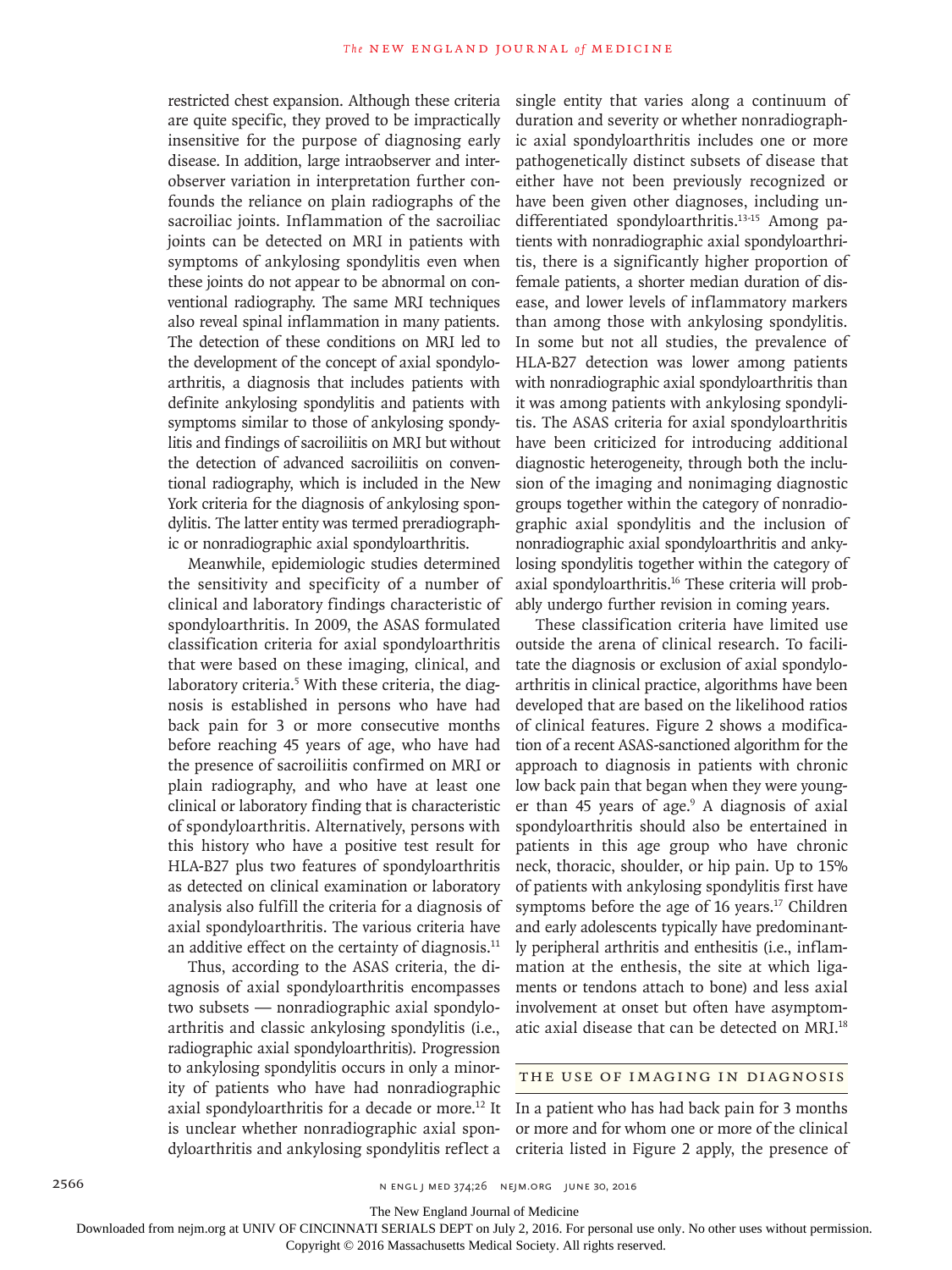

**Figure 2. Algorithm for the Diagnosis or Exclusion of Axial Spondyloarthritis.**

The algorithm is designed for use in patients with at least a 3-month history of chronic low back pain that started before the age of 45 years. Definite radiographic sacroiliitis is based on the modified New York criteria for ankylosing spondylitis.<sup>4</sup> The algorithm is based on the analysis of 157 patients, as reported by van den Berg et al.<sup>9</sup> The determination of whether or not a clinical picture is compelling is based on the relative weights of the spondyloarthritis features<sup>11</sup> and on clinical judgment. The list of clinical features includes features of axial and peripheral spondyloarthritis. ESR denotes erythrocyte sedimentation rate, MRI magnetic resonance imaging, and NSAID nonsteroidal antiinflammatory drug.

said to establish a diagnosis of ankylosing spondylitis. In a patient for whom these changes are not shown on radiography or a patient for whom conventional radiography is contraindicated and

advanced sacroiliitis on plain radiography can be who does not already meet the criteria for axial spondyloarthritis on clinical grounds, MRI should be performed to identify active inflammatory lesions of the sacroiliac joints $19,20$  (Fig. 1B and 1C). The ASAS criteria for the diagnosis of axial

n engl j med 374;26 nejm.org June 30, 2016 2567

The New England Journal of Medicine

Downloaded from nejm.org at UNIV OF CINCINNATI SERIALS DEPT on July 2, 2016. For personal use only. No other uses without permission.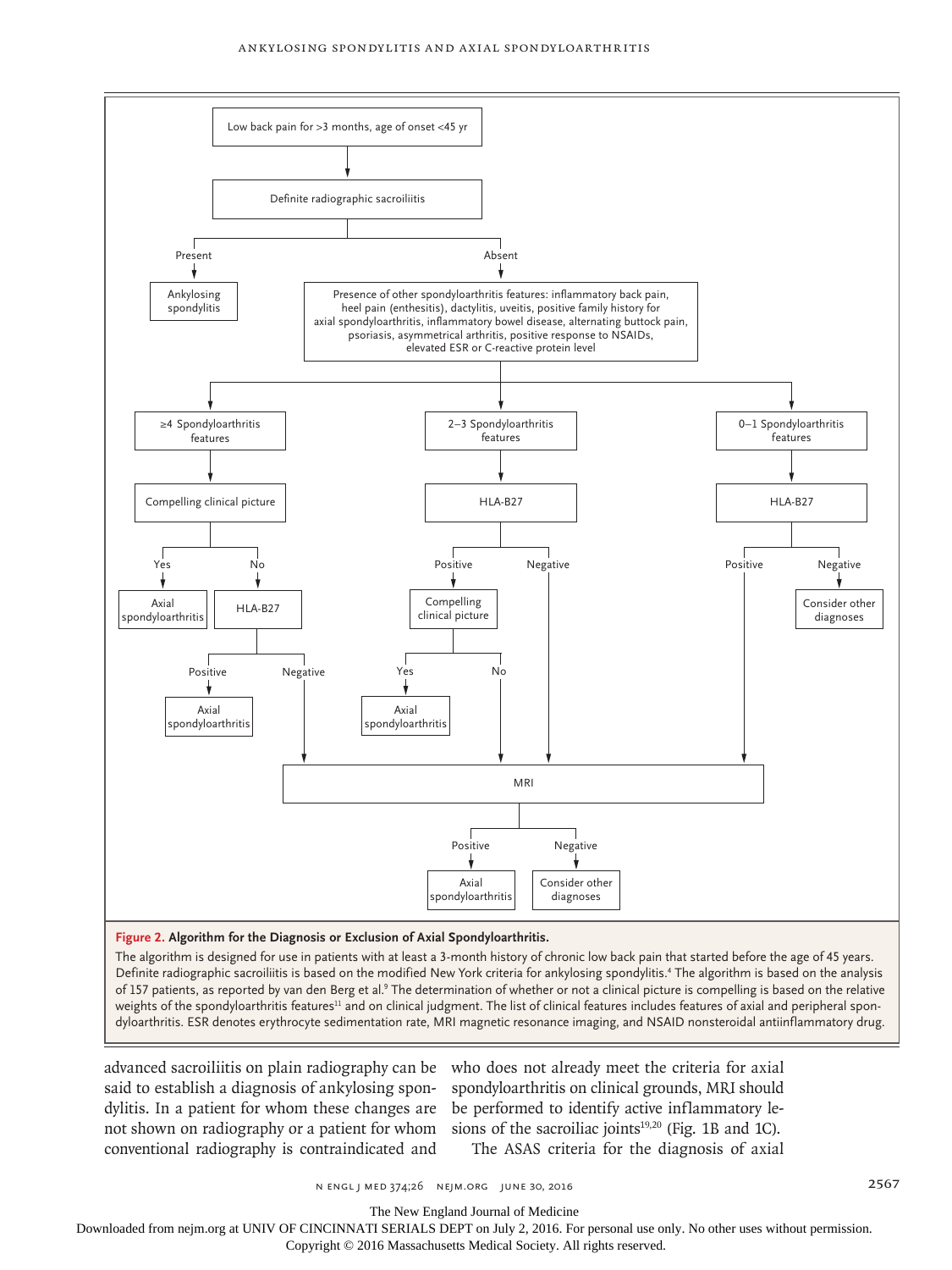spondyloarthritis $19$  require the presence of subchondral or periarticular bone marrow edema in sacroiliac joints (in plane resolution of 0.4 to 0.6 mm, with slice thickness of 3 to 4 mm) on fat-saturated,  $T_2$ -weighted or short-tau inversionrecovery (STIR) sequences, with two or more lesions visible on one slice or a single lesion visible on two or more consecutive slices. The appearance of erosion of the sacroiliac joint on  $T_1$ -weighted spin-echo sequencing adds sensitivity (Fig. 1C). $^{21}$  Bone marrow edema in the sacrum alone or in both the sacrum and the ilium is an independent predictor of spondyloarthritis.<sup>22</sup>

The areas of subchondral edema and erosion can undergo fatty metamorphosis with healing and secondary bone formation in both the sacroiliac joints and the spine $23,24$  (Fig. 1D through 1G). A variety of other lesions, particularly enthesitis, can also be identified together with the use of the same setting on  $MRI^{25}$  (Fig. 1L). If clinically indicated, large joints can be imaged at specific sites to detect coexistent lesions, including enthesitis, tendinitis, bursitis, and synovitis $26$ (Fig. 1K, 1L, and 1N).

It is important to emphasize that the MRI protocols that are routinely used in the evaluation of low back pain have a low sensitivity for the detection of inflammation and, unfortunately, often yield false negative results in patients with axial spondyloarthritis. The absence of skill on the part of the reader and a low index of suspicion also play a role in this process, but even with experienced radiologists, the rates of false negative and false positive findings can be substantial.<sup>22</sup> This situation can be expected to improve as new three-dimensional imaging techniques acquired in an isotropic resolution of 1 to 1.5 mm and diffusion imaging come into common use, enhancing the sensitivity of detection of small areas of subchondral edema and enthesitis27 (Fig. 1K through 1N). Close communication between radiologist and clinician is also required to obtain the best possible results.

## MEASURES OF DISEASE ACTIVITY and Outcome

Several tools for assessing disease activity and outcome in ankylosing spondylitis have become widely used, most notably the Bath Ankylosing Spondylitis Disease Activity Index (BASDAI) and the Bath Ankylosing Spondylitis Functional Index (BASFI), which are self-administered patient questionnaires; the Bath Ankylosing Spondylitis Metrology Index (BASMI), which is used to assess spinal mobility; and the modified Stoke Ankylosing Spondylitis Spinal Score (mSASSS), which is used to assess radiographic damage.<sup>28,29</sup> More recently, ASAS has developed the Ankylosing Spondylitis Disease Activity Score (ASDAS). The score is calculated on the basis of patient ratings with regard to spinal pain, the duration of morning stiffness, an overall global assessment, and peripheral arthritis plus laboratory assessments of either the C-reactive protein level or the erythrocyte sedimentation rate (www.asas-group.org/ clinical-instruments/asdas\_calculator/asdas.html). The ASDAS also performs well in patients with nonradiographic axial spondyloarthritis.30

Studies of the progression of radiographic changes have focused on development of erosions and syndesmophytes in the lumbar and cervical spine, as defined by means of the mSASSS. The strongest predictor of the development of new lesions is the presence of syndesmophytes at baseline. Other predictors include a history of smoking and elevated levels of inflammatory markers at baseline.<sup>31</sup> Impairment of spinal mobility is influenced primarily by inflammation in early disease and by structural damage in later disease.32 Whether TNF inhibitors limit the development of new radiographic lesions is a matter of debate. Older studies suggested that TNF inhibitors do not have this effect, but more recent data have suggested that long-term therapy may reduce the rate of development of new lesions, especially with early initiation of treatment and longer duration of follow-up.33

Involvement of one or often both hips, in the coxofemoral joint, occurs in 24 to 36% of patients with ankylosing spondylitis and is associated with greater functional impairment than when there is no hip involvement. On occasion, symptoms related to the hip are the first seen on presentation.34 The highest prevalence is in patients with juvenile-onset disease. Up to 8% of all patients with ankylosing spondylitis ultimately require total hip replacement. Shoulder involvement, particularly enthesitis, is at least as common as hip involvement but is less frequently disabling.<sup>26</sup>

#### Associated Clinical Manifestations

# **Peripheral Spondyloarthritis**

Up to half of patients with ankylosing spondylitis have arthritis in peripheral joints or peripheral

The New England Journal of Medicine

Downloaded from nejm.org at UNIV OF CINCINNATI SERIALS DEPT on July 2, 2016. For personal use only. No other uses without permission.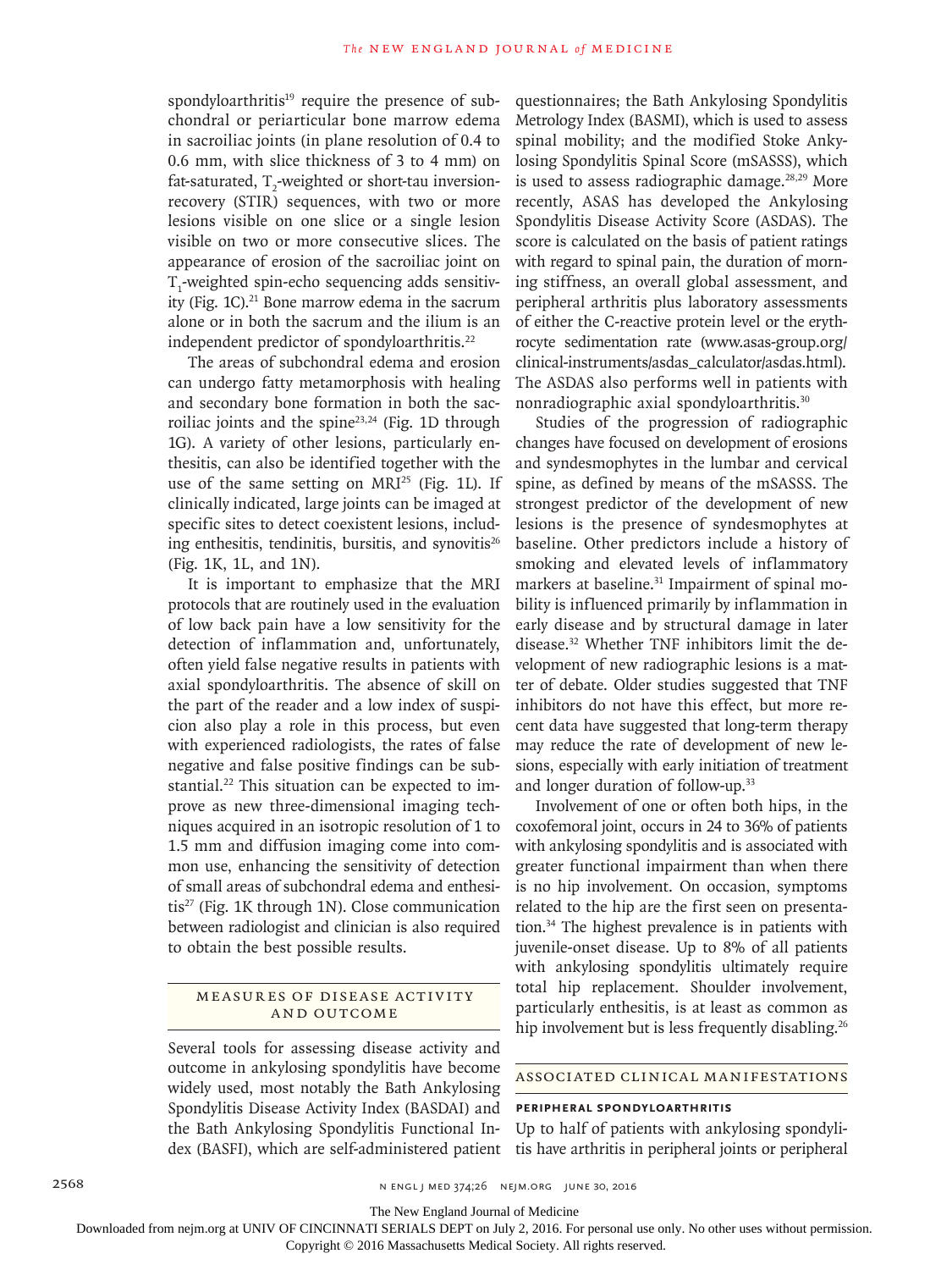entheses at some point in the disease course. Peripheral arthritis, enthesitis, or dactylitis can also be the predominant clinical manifestation of spondyloarthritis, with little or no axial involvement. The ASAS recently formulated criteria to distinguish peripheral spondyloarthritis from other forms of peripheral arthritis and from axial spondyloarthritis.<sup>6</sup> The topic of peripheral spondyloarthritis has recently been reviewed elsewhere.<sup>35</sup>

## **Extra-Articular Manifestations**

Acute anterior uveitis has a lifetime prevalence of 30 to 40% in patients with ankylosing spondylitis.36 Typical attacks are abrupt and unilateral, with intense circumlimbal hyperemia, pain, photophobia, and visual impairment. Subsequent attacks may involve the contralateral eye. Psoriasis occurs in more than 10% of patients with ankylosing spondylitis, and inflammatory bowel disease in 5 to 10%, with Crohn's disease being more common than ulcerative colitis. The incidence of positivity for HLA-B27 and male predominance are more pronounced in patients who have ankylosing spondylitis with uveitis and less pronounced in those with psoriasis or inflammatory bowel disease. Microscopic inflammatory lesions are detected in biopsy specimens of the colon or distal ileum in approximately half of patients with axial spondyloarthritis.<sup>37</sup>

Osteoporosis of the spine and peripheral bones is common in ankylosing spondylitis.<sup>38</sup> The combination of spinal rigidity from the formation of syndesmophytes and osteoporosis within trabecular bone contributes to a spinal fracture rate that is as high as 10% among these patients and is associated with a high risk of devastating spinal cord injury<sup>38</sup> (Fig. 1I). The sudden occurrence of new neck or back pain in a patient with ankylosing spondylitis should prompt a search for fracture, even in the absence of trauma by means of computed tomography (CT). Bone loss is thought to result from inflammation and has been documented in patients with nonradiographic axial spondyloarthritis.39

### Pathogenesis and Genetics

# **Enthesitis and Immunopathogenesis**

Spondyloarthritis is marked by enthesitis and by synovitis and osteitis. Working from anatomical dissections and imaging studies, one group of investigators conceptualized the enthesis as an organ that comprises the ligamentous or tendi-

nous insertion site itself along with adjacent tendon and the fibrocartilage, fat pad, bursa, and synovium, the primary purpose of which is to dissipate mechanical stress.40 Although the basic trigger for the inflammation of spondyloarthritis remains unknown, several lines of evidence implicate the cells and molecules in the pathway involving interleukin-23 and interleukin-17.41-43 In mice, entheseal-resident CD4+ and CD8+ T cells that respond to interleukin-23 by producing interleukin-17 and other proinflammatory cytokines were shown to mediate peripheral and axial enthesitis, linking the interleukin-23–interleukin-17 pathway to the spondyloarthritis phenotype.<sup>44</sup>

# **Role of HLA-B27**

HLA-B27, a class I surface antigen encoded by the B locus in the major histocompatibility complex (MHC), is found in 74 to 89% of patients with either nonradiographic axial spondyloarthritis or ankylosing spondylitis,45 (odds ratio for the allele, >50). The absolute risk of spondyloarthritis in persons with HLA-B27 positivity is estimated to be 2 to 10% but is higher if a first-degree relative is affected. More than 140 variant alleles (subtypes) of HLA-B27 have been described at the level of protein sequence (www.ebi.ac.uk/ipd/ imgt/hla/). Associations with ankylosing spondylitis are firmly established for subtypes B\*27:02 (Mediterranean populations), B\*27:04 (Far Eastern populations), B\*27:05 (white and worldwide populations), and B\*27:07 (South Asian and Middle Eastern populations) and are anecdotal for approximately 12 other subtypes. The subtypes B\*27:06 (Southeast Asian populations) and B\*27:09 (southern Italian and Sardinian populations) are not associated with ankylosing spondylitis.46 The latter two differ from  $B*27:04$  and  $B*27:05$  by two amino acids and one amino acid, respectively. These substitutions affect the repertoire of bound peptides, biochemical and intracellular behaviors, and the conformational flexibility of the HLA-B27 heavy chain, and these features correlate with susceptibility to disease.<sup>47-49</sup> A recent study of single-nucleotide polymorphisms (SNPs) in the HLA region identified a small number of other statistically significant but weakly associated HLA class I and class II alleles (odds ratio for the alleles,  $1.06$  to  $2.35$ ).<sup>50</sup>

The basis for the association between HLA-B27 and axial spondyloarthritis and ankylosing spondylitis remains unexplained. The major hypotheses for this association have recently been

n engl j med 374;26 nejm.org June 30, 2016 2569

The New England Journal of Medicine

Downloaded from nejm.org at UNIV OF CINCINNATI SERIALS DEPT on July 2, 2016. For personal use only. No other uses without permission.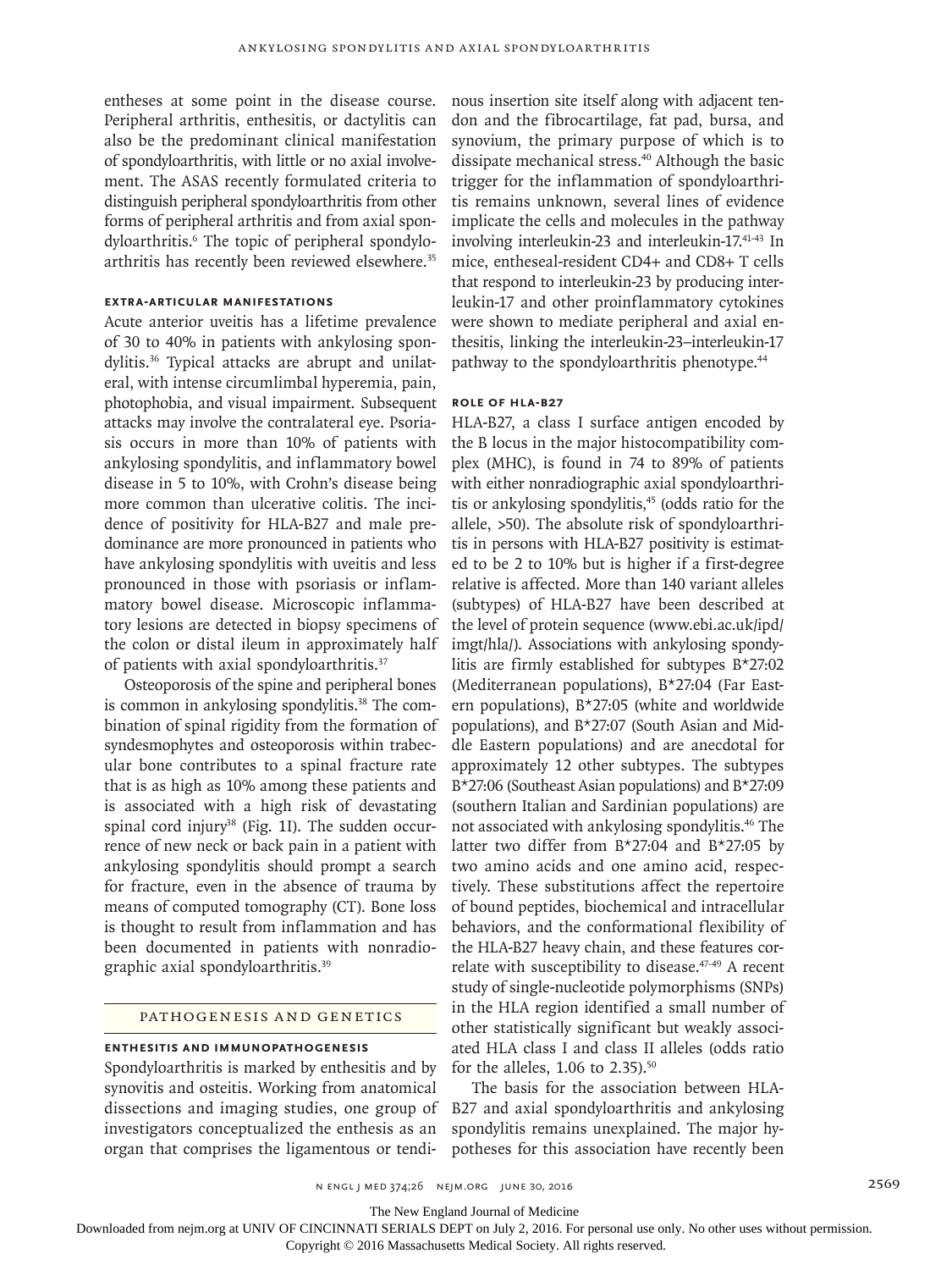reviewed (Fig. 3). $41,51,52$  A free cysteine at position 67, in the B pocket of the peptide-binding groove, is a characteristic feature of HLA-B27, and HLA-B27 heavy chains readily form disulfide-linked dimers and oligomers, unlike other HLA-B alleles. Within the endoplasmic reticulum, these oligomers can trigger an unfolded protein response that can promote the production of interleukin-23, and on cell surfaces the dimers can interact with innate immune receptors, particularly the killercell immunoglobulin-like receptor 3DL2 (KIR3DL2). In studies in humans and animals, these processes have triggered inflammatory responses.53-55 Peptide presentation by HLA-B27 to CD8+ T cells may play a role, but no specific peptide has been implicated, and arthritis and spondylitis develop in HLA-B27 transgenic rats lacking CD8+ T cells. Whatever the molecular role of HLA-B27, it evidently involves abnormalities in antigen-presenting cells.56,57 Dendritic cells from spondyloarthritisprone HLA-B27 transgenic rats show numerous abnormalities, including impaired stimulation of T-cell responses, cytoskeletal alterations, reduced expression of class II MHC molecules, enhanced apoptotic death, preferential induction of type 17 helper T-cell expansion, and alteration of regulatory T-cell function.<sup>58,59</sup>

Alteration of the microbiome is hypothesized to contribute to the pathogenesis of spondyloarthritis.52 Recent studies in children support this theory,<sup>60</sup> and studies in animals suggest that HLA-B27 may play a role in shaping the microbiome.<sup>61</sup>

# **Genomewide Association Studies**

Association studies based on SNPs have revealed more than 30 non-MHC genes or genetic regions that influence susceptibility to ankylosing spondylitis (odds ratio,  $1.1$  to  $1.9$ ).<sup>50,62</sup> The majority of these loci also confer susceptibility to other immune-mediated diseases, particularly inflammatory bowel disease and, to a lesser degree, psoriasis.63,64 Genes that affect the interleukin-23– interleukin-17 pathway are prominently represented in this group. *CARD9*, *IL12B*, and *PTGER4* can promote the production of interleukin-23, whereas *IL23R*, *TYK2*, and *STAT3* can affect the production of interleukin-17 and other cytokines in response to interleukin-23 stimulation.<sup>65</sup> Other associated genes encode other cytokines or cytokine receptors, transcription factors involved in the differentiation of immune cells, other molecules involved in the activation or regulation of immune or inflammatory responses, or aminopeptidases. The aminopeptidase ERAP1 is the primary enzyme that trims peptides within the endoplasmic reticulum to generate ligands that are the appropriate length for binding to MHC class I molecules, and intense interest has focused on the functional significance of the ERAP1 variants associated with ankylosing spondylitis and their interaction with HLA-B27.<sup>66</sup>

## **Structural Damage**

In axial spondyloarthritis, skeletal damage is a consequence of bone destruction and aberrant bone formation, which may occur simultaneously or in virtual juxtaposition. Osteoproliferation results in the formation and growth of syndesmophytes and is a major contributor to the structural damage that is characteristic of this disease.67 Syndesmophyte progression is highly variable in patients with axial spondyloarthritis, but in severe cases it can lead to the complete fusion of the axial skeleton and even of peripheral joints. Much remains to be learned about the factors underlying this process. Recent investigations have focused on rates of development with the use of three-dimensional CT, patient characteristics associated with syndesmophyte growth, local vertebral abnormalities identified on MRI, systemic biomarkers, and the correlation with the inhibition of TNF- $\alpha$  and the administration of nonsteroidal antiinflammatory drugs (NSAIDs).<sup>68</sup>

#### **TREATMENT**

Treatment goals for axial spondyloarthritis include reducing symptoms, improving and maintaining spinal flexibility and normal posture, reducing functional limitations, maintaining the ability to work, and decreasing the complications associated with the disease. Guidelines for management have been issued by expert panels in Europe,<sup>69</sup> the United States,<sup>70</sup> and Canada.<sup>71</sup> Each of these guidelines is based on a systematic review of the literature, and there is substantial agreement among the three. Whether spondyloarthritis is active or stable, patients are advised to follow an active exercise program designed to maintain posture and range of motion.

NSAIDs, including selective inhibitors of cyclooxygenase 2, are the first-line drug treatment for pain and stiffness. Continuous NSAID treatment is recommended for persistently active, symptomatic disease, with doses adjusted in accordance

The New England Journal of Medicine

Downloaded from nejm.org at UNIV OF CINCINNATI SERIALS DEPT on July 2, 2016. For personal use only. No other uses without permission.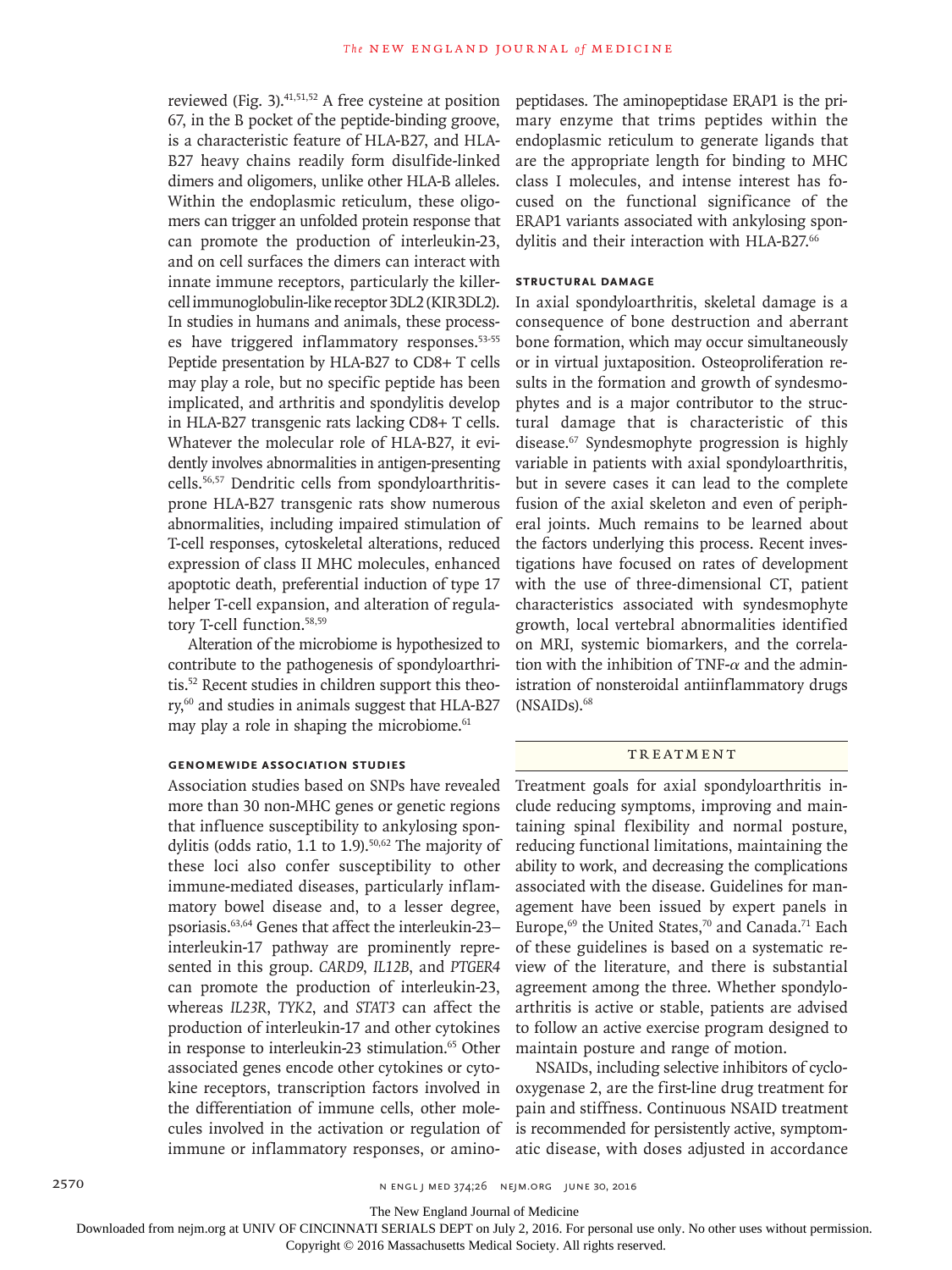

#### **Figure 3. Pathogenic Mechanisms in Axial Spondyloarthritis.**

The abnormal function of antigen-presenting cells (dendritic cells [DC] and macrophages [Mϕ]) has been implicated in pathogenesis. Aberrant features of HLA-B27 that are related to its tendency to misfold and dimerize may trigger the production of interleukin-17 through interaction with the killer immunoglobulin-like receptor 3DL2 (KIR3DL2) on CD4+ T cells or through excess production of interleukin-23 mediated by the response to stress in the endoplasmic reticulum. Autoreactive CD8+ T cells may also recognize the arthritogenic peptides displayed by HLA-B27. In addition, HLA-B27 may generate an immune response that promotes microbial influences (dysbiosis) in the gut, contributing to inflammation and further driving the production of interleukin-23 and other proinflammatory cytokines. These cytokines can act on Th17 and  $\gamma\beta$  T cells, CD4+ or CD8+ T cells, mast cells, neutrophils, and other innate immune cells, promoting the production of interleukin-17, interleukin-22, tumor necrosis factor α (TNF-α), interferon-γ, and other cytokines and chemokines. The response to interleukin-23 may be further altered by the influence of risk alleles (i.e., by genetic influences). Interleukin-17 and interleukin-23 have been implicated in enthesitis, interleukin-22 in osteoproliferation, and TNF-α and interleukin-17 in synovitis, bone destruction, and gut inflammation. The inset (lower left) shows a schematic of normal HLA-B27–heavy-chain  $\beta_2$ -microglobulin ( $\beta_2$ m) complexed with a peptide.<sup>41,42,51,52</sup>

with the severity of symptoms. On-demand treatment with NSAIDs is acceptable when continuous treatment causes unacceptable side effects and is recommended for persons with stable spondyloarthritis. No particular NSAID is preferred in terms of efficacy. The risks of cardiovascular, gastrointestinal, and renal effects should be taken into account.

For patients whose symptoms are not controlled by NSAID therapy or for whom NSAIDs have unacceptable side effects, the use of TNF inhibitors is strongly recommended. In 13 randomized, controlled trials and many open-label studies, five TNF inhibitors — infliximab, etanercept, adalimumab, golimumab, and certolizumab — have produced rapid, profound, and sustained improvement in both objective and subjective indicators of disease activity and patient functioning (To see the effect of TNF inhibitors on inflammatory lesions that are visible on MRI, compare the pretreatment images in Fig. 1B, 1C, 1D, and 1J through 1N with the respective posttreatment images in Fig. 1E, Fig. 1F, Fig. 1G, and Fig. 1O through 1S). Approximately 60% of patients have an adequate and usually sustained response to these agents, often with partial or full remission of symptoms. The predictors of a good response to TNF inhibitors include a young age, a short disease duration, a high baseline level of inflammatory markers, and a low baseline level

The New England Journal of Medicine

Downloaded from nejm.org at UNIV OF CINCINNATI SERIALS DEPT on July 2, 2016. For personal use only. No other uses without permission.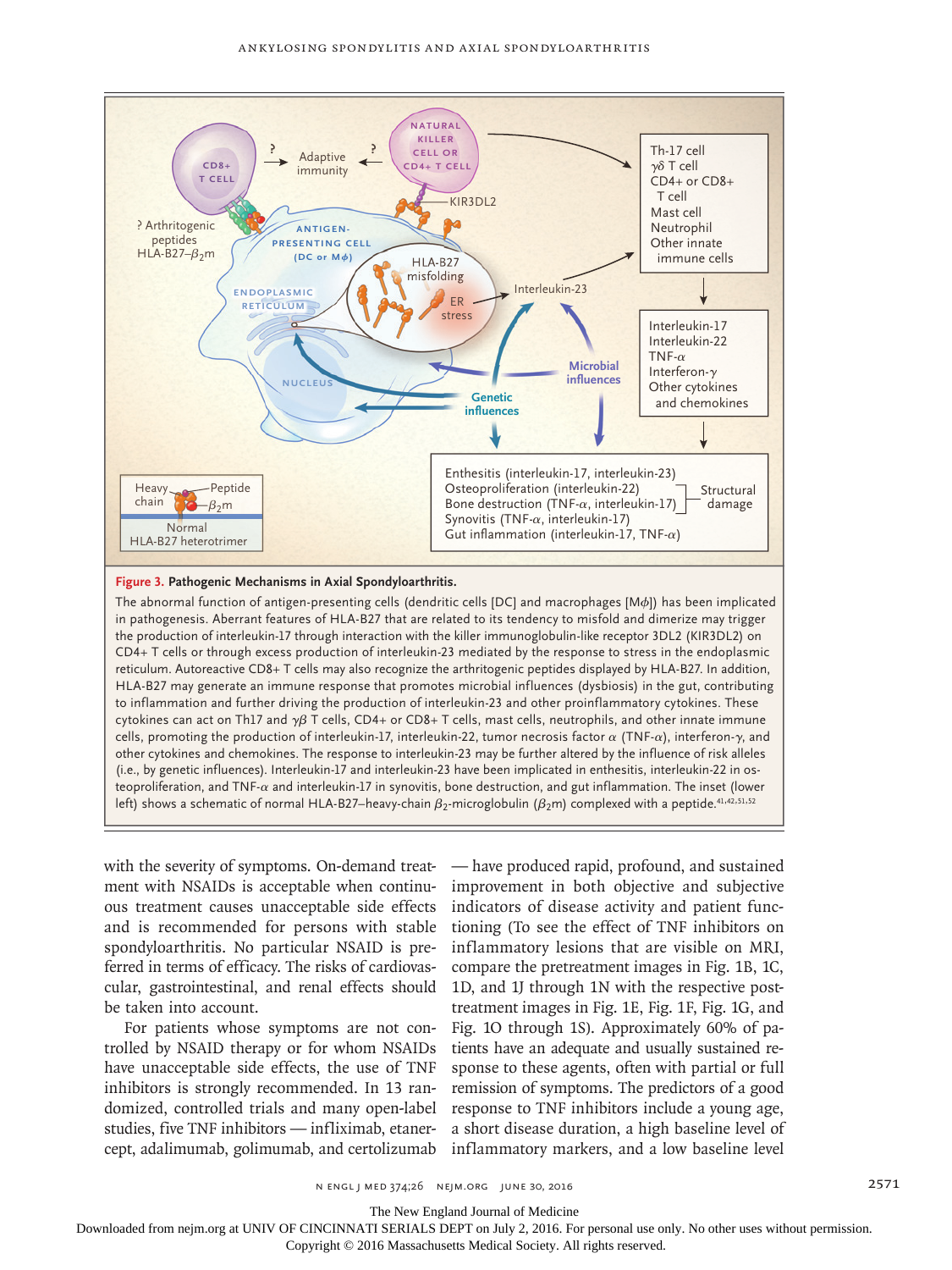of functional disability, but patients at any disease stage may benefit. No particular agent is preferred. However, etanercept, a soluble TNF receptor, is less effective than antibodies to TNF in treating anterior uveitis and inflammatory bowel disease and is therefore not preferred in patients with these associated conditions. In a meta-analysis, the response to TNF inhibitors in patients with nonradiographic axial spondyloarthritis was similar to that in patients with ankylosing spondylitis.72 Regulatory approval of nonradiographic axial spondyloarthritis as an indication for treatment with TNF inhibitors has been more forthcoming in Europe than in the United States, although the weight of expert opinion favors this indication.<sup>73</sup> TNF inhibitors can be given to children and adolescents with axial spondyloarthritis.<sup>74</sup>

The presence of active infection or a high risk of infection, advanced heart failure, lupus, multiple sclerosis, and cancer are contraindications to treatment with TNF inhibitors. Patients should be tested for the presence of latent or active tuberculosis. If either form of tuberculosis is present, treatment must be started before the initiation of a TNF inhibitor. Carriers of the hepatitis B virus (HBV) surface antigen should be treated prophylactically, and patients with antibodies to the HBV core antigen should be monitored for reactivation. Recent data support the cautious use of TNF inhibitors during pregnancy.<sup>75</sup>

For patients with isolated local inflammation of sacroiliac joints, one or two peripheral joints, or entheses, local glucocorticoid injections can be used sparingly. Peritendon injections of the Achilles', patellar, or quadriceps tendons should be avoided because of the risk of tendon rupture.

The long-term use of systemic glucocorticoids is relatively contraindicated, partly because of the increased risk of vertebral osteoporosis, but may be unavoidable in some patients with severe uveitis or inflammatory bowel disease. Sulfasalazine is considered useful for patients with peripheral arthritis. There is little evidence to indicate that methotrexate is beneficial for patients with ankylosing spondylitis, even in conjunction with TNF inhibitors. In patients with ankylosing spondylitis, no efficacy has been shown for abatacept (which inhibits T-cell costimulation), anakinra (which blocks interleukin-1), and two anti–interleukin-6 agents. It is unclear at present whether there may be a role for the anti-CD20 monoclonal antibody rituximab.

In one recent phase 3 trial that included some patients in whom previous therapy with a TNF inhibitor had produced an inadequate response or unacceptable side effects, secukinumab, a monoclonal antibody to interleukin-17A, showed dramatic efficacy — similar to that seen in the original trials of TNF inhibitors.<sup>76</sup> This agent has recently been approved by the Food and Drug Administration for the treatment of ankylosing spondylitis. A small, phase 2, open-label study suggested that ustekinumab, an antibody to the subunit shared by interleukin-12 and interleukin-23, was efficacious. A variety of other agents targeting the interleukin-23–interleukin-17 pathway are currently in clinical trials.42 Practices for screening for osteoporosis, as well as prevention and treatment of this disorder, should follow the guidelines for postmenopausal women.<sup>38</sup>

# **SUMMARY**

A high index of suspicion and clinical acumen are often needed to diagnosis axial spondylitis and to prevent misdiagnosis. No single clinical feature, laboratory test, or imaging result is either necessary or sufficient for the diagnosis. Referral to a rheumatologist should be considered for adolescents and young adults with unexplained back pain with a duration of more than 3 months. MRI is important for early diagnosis but requires careful attention to the protocol used, communication between the clinician and radiologist, and experience on the part of the MRI reader in order to achieve appropriate levels of sensitivity and specificity. Axial spondyloarthritis should be considered in the differential diagnosis during the evaluation of chest pain. TNF inhibitors are a mainstay of therapy for patients in whom NSAID therapy is inadequate or contraindicated. Therapy targeting the interleukin-23– interleukin-17 pathway appears to be promising, but its role in treating spondyloarthritis remains to be determined.

Dr. Taurog reports receiving laboratory funding and discretionary funding through a license agreement between UT Southwestern and AbbVie Pharmaceuticals, through which AbbVie has acquired access to HLA-B27 transgenic rats from Dr. Taurog's laboratory; Dr. Chhabra, receiving fees for the development of computer-aided detection technology from Siemens and grant support from the General Electric–Association of University Radiologists; and Dr. Colbert, being principal investigator in a cooperative research and development agreement between his institution and Eli Lilly. No other potential conflict of interest relevant to this article was reported.

Disclosure forms provided by the authors are available with the full text of this article at NEJM.org.

The New England Journal of Medicine

Downloaded from nejm.org at UNIV OF CINCINNATI SERIALS DEPT on July 2, 2016. For personal use only. No other uses without permission.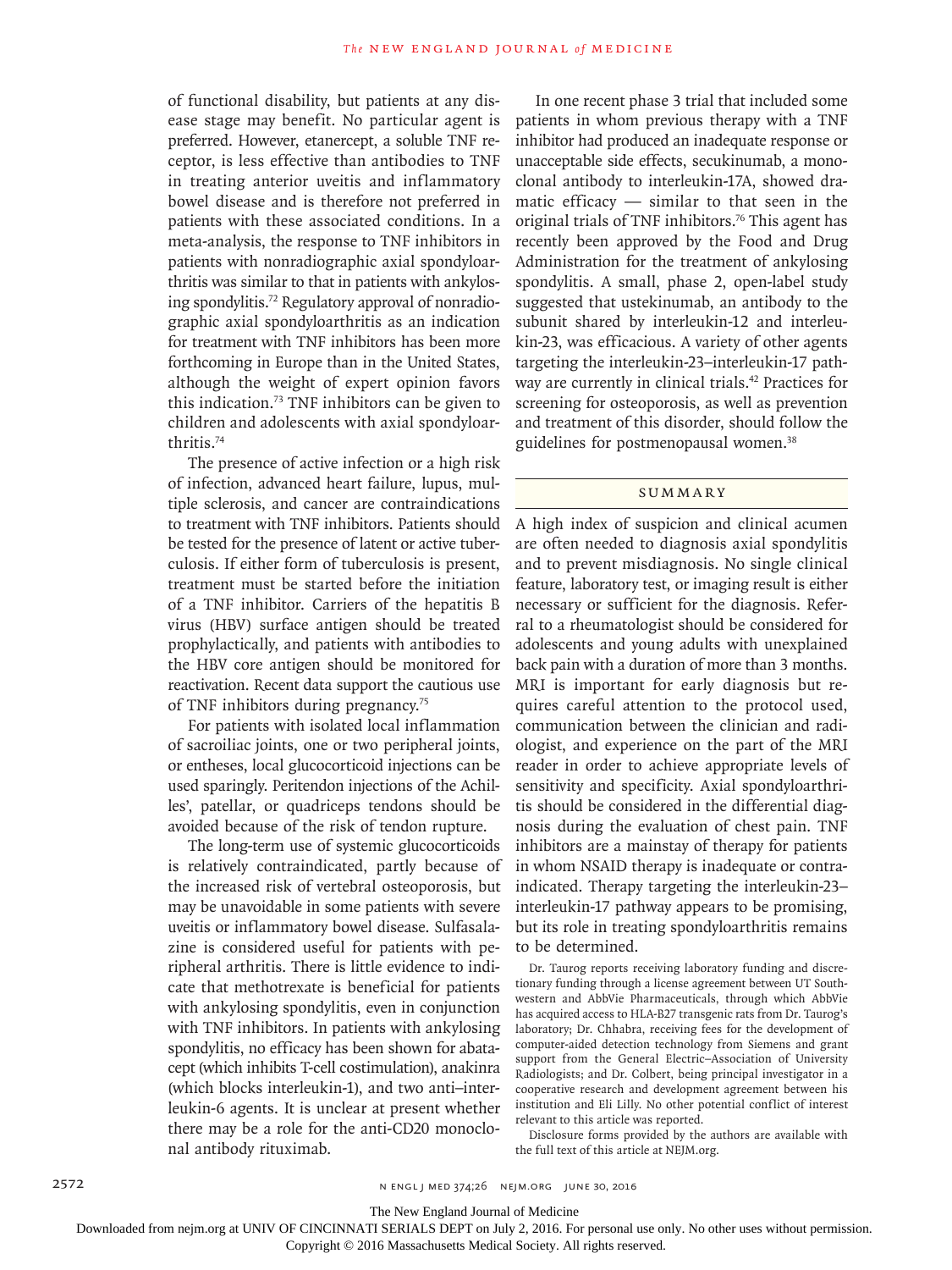#### **References**

**1.** Reveille JD, Witter JP, Weisman MH. Prevalence of axial spondylarthritis in the United States: estimates from a crosssectional survey. Arthritis Care Res (Hoboken) 2012;64:905-10.

**2.** van Hoeven L, Luime J, Han H, Vergouwe Y, Weel A. Identifying axial spondyloarthritis in Dutch primary care patients, ages 20-45 years, with chronic low back pain. Arthritis Care Res (Hoboken) 2014;66:446-53.

**3.** Bywaters E. Historical introduction. In: Moll J, ed. Ankylosing spondylitis. Edinburgh: Churchill-Livingstone, 1980:1-15. **4.** van der Linden S, Valkenburg HA, Cats A. Evaluation of diagnostic criteria for ankylosing spondylitis: a proposal for modification of the New York criteria. Arthritis Rheum 1984;27:361-8.

**5.** Rudwaleit M, van der Heijde D, Landewé R, et al. The development of Assessment of SpondyloArthritis international Society classification criteria for axial spondyloarthritis (part II): validation and final selection. Ann Rheum Dis 2009;68:777-83.

**6.** Rudwaleit M, van der Heijde D, Landewé R, et al. The Assessment of Spondylo-Arthritis international Society classification criteria for peripheral spondyloarthritis and for spondyloarthritis in general. Ann Rheum Dis 2011;70:25-31.

**7.** Feldtkeller E, Khan MA, van der Heijde D, van der Linden S, Braun J. Age at disease onset and diagnosis delay in HLA-B27 negative vs. positive patients with ankylosing spondylitis. Rheumatol Int 2003;23: 61-6.

**8.** Sieper J, van der Heijde D, Landewé R, et al. New criteria for inflammatory back pain in patients with chronic back pain: a real patient exercise by experts from the Assessment of SpondyloArthritis international Society (ASAS). Ann Rheum Dis 2009;68:784-8.

**9.** van den Berg R, de Hooge M, Rudwaleit M, et al. ASAS modification of the Berlin algorithm for diagnosing axial spondyloarthritis: results from the SPondyloArthritis Caught Early (SPACE)-cohort and from the Assessment of SpondyloArthritis international Society (ASAS)-cohort. Ann Rheum Dis 2013;72:1646-53.

**10.** Wendling D, Prati C, Demattei C, Loeuille D, Richette P, Dougados M. Anterior chest wall pain in recent inflammatory back pain suggestive of spondyloarthritis. data from the DESIR cohort. J Rheumatol 2013;40:1148-52.

**11.** Feldtkeller E, Rudwaleit M, Zeidler H. Easy probability estimation of the diagnosis of early axial spondyloarthritis by summing up scores. Rheumatology (Oxford) 2013;52:1648-50.

**12.** Wang R, Gabriel SE, Ward MM. Progression of patients with non-radiographic axial spondyloarthritis to ankylosing spondylitis: a population-based cohort study. Arthritis Rheumatol 2016;68:1415-21.

**13.** Sieper J, van der Heijde D. Nonradiographic axial spondyloarthritis: new definition of an old disease? Arthritis Rheum 2013;65:543-51.

**14.** Wallis D, Haroon N, Ayearst R, Carty A, Inman RD. Ankylosing spondylitis and nonradiographic axial spondyloarthritis: part of a common spectrum or distinct diseases? J Rheumatol 2013;40:2038-41.

**15.** Robinson PC, Wordsworth BP, Reveille JD, Brown MA. Axial spondyloarthritis: a new disease entity, not necessarily early ankylosing spondylitis. Ann Rheum Dis 2013;72:162-4.

**16.** van der Linden S, Akkoc N, Brown MA, Robinson PC, Khan MA. The ASAS criteria for axial spondyloarthritis: strengths, weaknesses, and proposals for a way forward. Curr Rheumatol Rep 2015;17:62.

**17.** Colbert RA. Classification of juvenile spondyloarthritis: enthesitis-related arthritis and beyond. Nat Rev Rheumatol 2010; 6:477-85.

**18.** Weiss PF, Xiao R, Biko DM, Chauvin NA. Assessment of sacroiliitis at diagnosis of juvenile spondyloarthritis by radiography, magnetic resonance imaging, and clinical examination. Arthritis Care Res (Hoboken) 2016;68:187-94.

**19.** Rudwaleit M, Jurik AG, Hermann KG, et al. Defining active sacroiliitis on magnetic resonance imaging (MRI) for classification of axial spondyloarthritis: a consensual approach by the ASAS/OMERACT MRI group. Ann Rheum Dis 2009;68: 1520-7.

**20.** Sieper J, Rudwaleit M, Baraliakos X, et al. The Assessment of SpondyloArthritis international Society (ASAS) handbook: a guide to assess spondyloarthritis. Ann Rheum Dis 2009;68:Suppl 2:ii1-44.

**21.** Weber U, Østergaard M, Lambert RG, et al. Candidate lesion-based criteria for defining a positive sacroiliac joint MRI in two cohorts of patients with axial spondyloarthritis. Ann Rheum Dis 2015;74:1976- 82.

**22.** Larbi A, Viala P, Molinari N, et al. Assessment of MRI abnormalities of the sacroiliac joints and their ability to predict axial spondyloarthritis: a retrospective pilot study on 110 patients. Skeletal Radiol 2014;43:351-8.

**23.** Machado PM, Baraliakos X, van der Heijde D, Braun J, Landewé R. MRI vertebral corner inflammation followed by fat deposition is the strongest contributor to the development of new bone at the same vertebral corner: a multilevel longitudinal analysis in patients with ankylosing spondylitis. Ann Rheum Dis 2015 October 13 (Epub ahead of print).

**24.** Song IH, Hermann KG, Haibel H, et al. Inflammatory and fatty lesions in the spine and sacroiliac joints on whole-body MRI in early axial spondyloarthritis-3-year data of the ESTHER trial. Semin Arthritis Rheum 2016;45:404-10.

**25.** Pedersen SJ, Maksymowych WP. Recent

advances in imaging of the axial skeleton in spondyloarthritis for diagnosis, assessment of treatment effect, and prognostication. Curr Rheumatol Rep 2015;17:60.

**26.** Soker G, Bozkirli ED, Soker E, et al. Magnetic resonance imaging evaluation of shoulder joint in patients with early stage of ankylosing spondylitis: a casecontrol study. Diagn Interv Imaging 2016; 97:419-24.

**27.** Zhao YH, Li SL, Liu ZY, et al. Detection of active sacroiliitis with ankylosing spondylitis through intravoxel incoherent motion diffusion-weighted MR imaging. Eur Radiol 2015;25:2754-63.

**28.** Kennedy LG. Disease and outcome indices/instruments for the spondylopathies. In: Calin A, Taurog JD, eds. The spondyolarthritides. Oxford, United Kingdom: Oxford University Press, 1998: 239-50.

**29.** Creemers MC, Franssen MJ, van't Hof MA, Gribnau FW, van de Putte LB, van Riel PL. Assessment of outcome in ankylosing spondylitis: an extended radiographic scoring system. Ann Rheum Dis 2005;64:127-9.

**30.** Fernández-Espartero C, de Miguel E, Loza E, et al. Validity of the Ankylosing Spondylitis Disease Activity Score (ASDAS) in patients with early spondyloarthritis from the Esperanza programme. Ann Rheum Dis 2014;73:1350-5.

**31.** Poddubnyy D, Sieper J. Radiographic progression in ankylosing spondylitis/ axial spondyloarthritis: how fast and how clinically meaningful? Curr Opin Rheumatol 2012;24:363-9.

**32.** Machado P, Landewé R, Braun J, Hermann KG, Baker D, van der Heijde D. Both structural damage and inflammation of the spine contribute to impairment of spinal mobility in patients with ankylosing spondylitis. Ann Rheum Dis 2010;69:1465-70.

**33.** Haroon N, Inman RD, Learch TJ, et al. The impact of tumor necrosis factor  $\alpha$ inhibitors on radiographic progression in ankylosing spondylitis. Arthritis Rheum 2013;65:2645-54.

**34.** Vander Cruyssen B, Vastesaeger N, Collantes-Estévez E. Hip disease in ankylosing spondylitis. Curr Opin Rheumatol 2013;25:448-54.

**35.** Gladman DD. What is peripheral spondyloarthritis? Arthritis Rheumatol 2015;67:865-8.

**36.** Rosenbaum JT. Uveitis in spondyloarthritis including psoriatic arthritis, ankylosing spondylitis, and inflammatory bowel disease. Clin Rheumatol 2015;34: 999-1002.

**37.** Van Praet L, Van den Bosch FE, Jacques P, et al. Microscopic gut inflammation in axial spondyloarthritis: a multiparametric predictive model. Ann Rheum Dis 2013;72:414-7.

**38.** Davey-Ranasinghe N, Deodhar A. Osteoporosis and vertebral fractures in an-

n engl j med 374;26 nejm.org June 30, 2016 2573

The New England Journal of Medicine

Downloaded from nejm.org at UNIV OF CINCINNATI SERIALS DEPT on July 2, 2016. For personal use only. No other uses without permission.